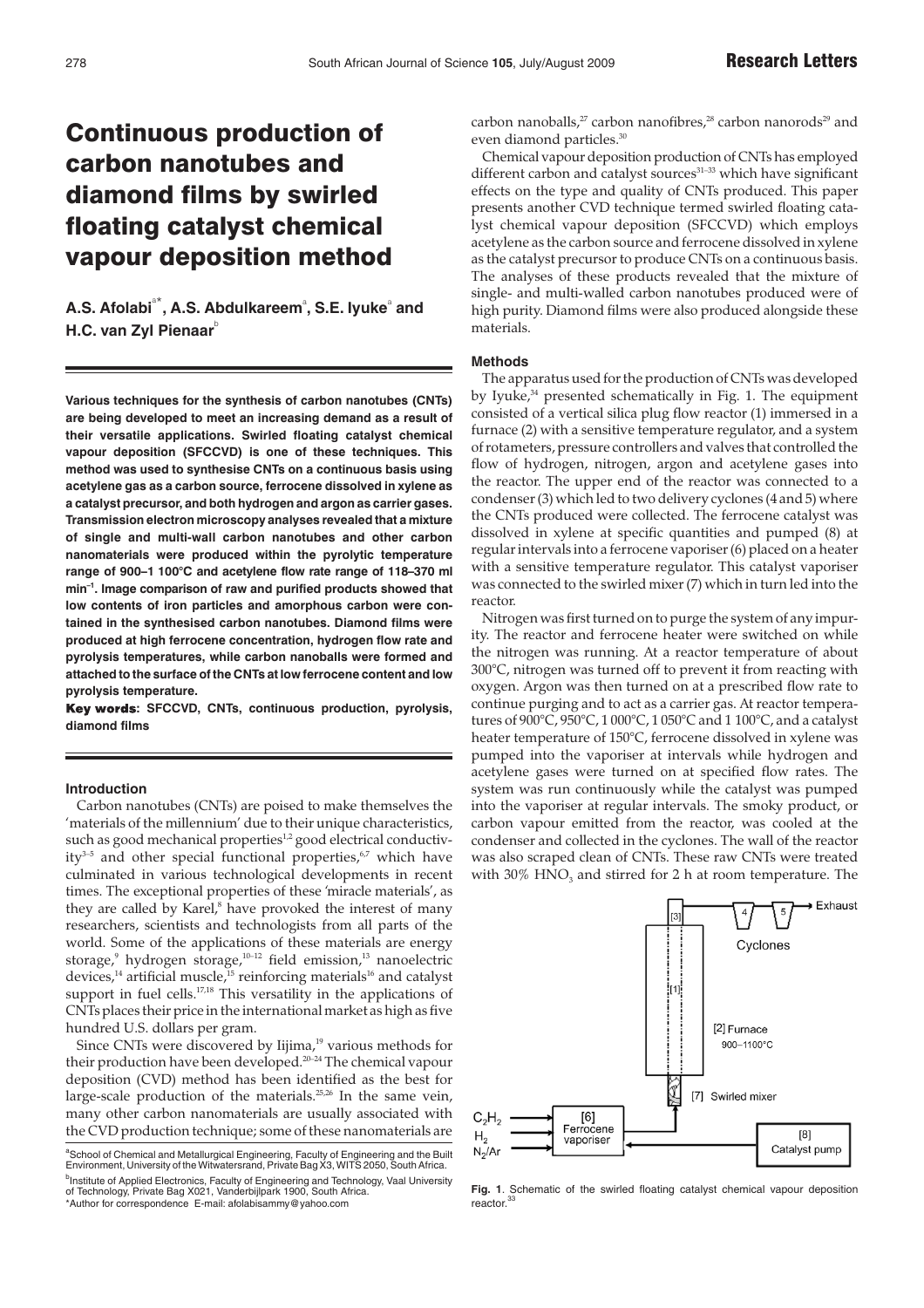solid products were filtered, washed repeatedly with distilled water until a pH of 7 was achieved, and dried at 120°C in hot air for 12 h. The as-synthesised and purified samples were analysed and characterised. A JSM 840 scanning electron microscope (SEM) and a high-resolution transmission electron microscope (HRTEM, Phillips CM200) were used to investigate the surface morphology of both as-synthesised and purified carbon nanomaterial samples. A trace amount of each of these samples was ultrasonically vibrated in methanol until they were well dispersed and formed a suspension in the solvent. A drop of this suspension was spread on a 300-mesh copper grid with lacy carbon thin film and allowed to dry. After drying, the grid was loaded into the instrument for TEM operation using 100 keV. X-ray diffraction (XRD) patterns of the products were recorded by a Philips X Pert X-ray diffractometer with graphite monochromatised copper Kα–radiation.

## **Results and discussion**

The SFCCVD method was used to synthesise various carbon nanomaterials at different flow rates of the carbon source (acetylene) and carrier gas (hydrogen), and different catalyst concentrations (based on the percentage of ferrocene dissolved in xylene). Figure 2a shows the image of as-synthesised single-walled carbon nanotubes (SWCNTs) obtained at a concentration of 10% ferrocene, a pyrolysis temperature of 1 100°C and an acetylene flow rate of 248 ml min–1. This sample contained traces of iron impurities trapped within the tubes. This was due to excess iron particles that could not form nucleation sites for carbon nanotube growth. The image of a purified SWCNT shown in Fig. 2b reveals that the acid treatment removed the iron impurities in the tubes. The two images show little or no amorphous carbon. The images of as-synthesised and purified multi-walled carbon nanotubes (MWCNTs), produced at 3% ferrocene and 1 000°C, are shown in Figs 3a and 3b, respectively. Comparing these samples, it can be seen that both contained trace amounts of both iron impurities and amorphous carbon. This could be attributed to the limit of solubility of ferrocene in xylene at room temperature.<sup>35</sup> This supports the finding of Liu *et al.*<sup>35</sup> that at low ferrocene concentrations, the catalysis efficiency of ferrocene is high. Though the quantity of CNTs

produced at lower ferrocene concentrations was small, the low amorphous carbon and iron particles in the samples resulted in formation of clean CNTs. The effects of ferrocene concentration and pyrolysis temperature on the rate of production of carbon nanomaterials are presented in sections 3.1 and 3.2, respectively.

## Effect of ferrocene concentration

The ferrocene catalyst was the precursor for iron particles which acted as the nucleation sites for the growth of CNTs. Xylene was used as a solvent to dissolve the ferrocene for easy transportation into the heater and also functioned as a CNT growth promoter. Figure 4a shows the SEM image of clustered CNTs produced at a ferrocene concentration of 3% and a pyrolysis temperature of 1 050°C. Figure 4b presents the TEM image of the carbon nanoballs (indicated by the arrows) obtained at a



**Fig. 2**. High-resolution transmission electron microscopy images of (**a**) as-synthesised SWCNT obtained at 10% ferrocene and 1 100°C and (**b**) purified SWCNT obtained at 5% ferrocene and 1 000°C.



**Fig. 3**. Transmission electron microscopy images of (**a**) as-synthesised and (**b**) purified MWCNTs obtained at 3% ferrocene and 1 000°C.



**Fig. 4**. (**a**) Scanning electron microscopy image of clustered CNTs obtained at 3% ferrocene concentration and 1 050°C and (**b**) transmission electron microscopy image of carbon nanoballs obtained at 2% ferrocene concentration and 900°C (arrows point to carbon nanoballs).

ferrocene concentration of 2% and a pyrolysis temperature of 900°C. These carbon nanoballs were formed due to a low content of ferrocene at low pyrolysis temperature, as reported by Liu *et al.*<sup>35</sup> The xylene might have assisted in the formation of these carbon nanoballs since low catalyst content at high temperature is known to result in CNTs with a high content of amorphous impurities. Figure 5 shows that varying the concentration of ferrocene had a significant effect on the production rate of carbon nanomaterials. It can be seen that the highest production rate of  $0.36$  g min<sup>-1</sup> was obtained at a 10 wt% concentration of ferrocene in xylene and an acetylene flow rate of  $248$  ml min<sup>-1</sup> at 1 100°C.

#### Effect of pyrolysis temperature

The effect of pyrolysis temperature on the rate of production of carbon nanomaterials at various flow rates of acetylene, various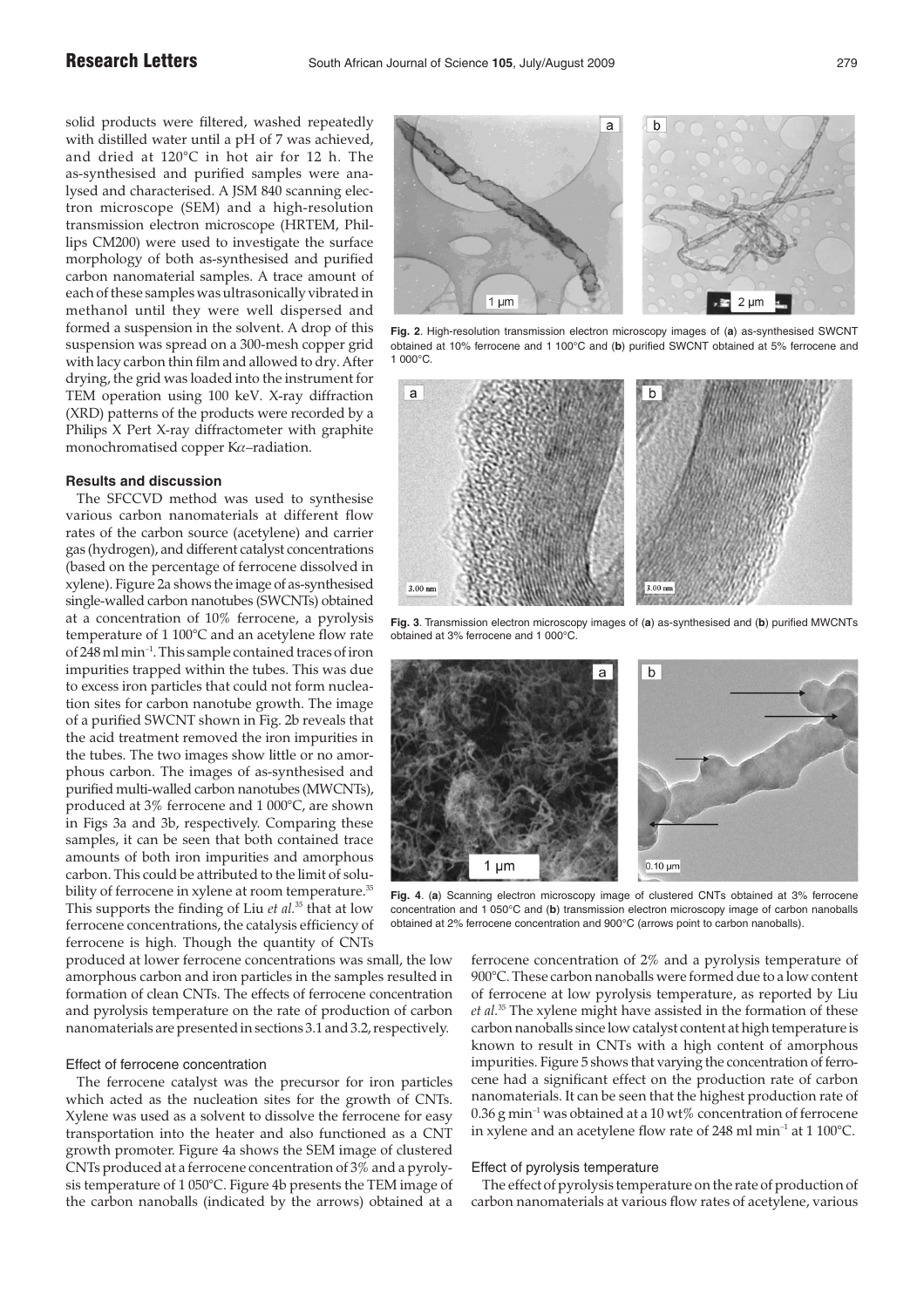

**Fig. 5**. Effect of ferrocene concentration on the rate of production of carbon nanomaterials at different acetylene flow rates.

concentrations of ferrocene and a constant hydrogen flow rate of 181 ml min–1 is shown in Fig. 6. Attempts were made to produce carbon nanoparticles at lower temperatures (750–850°C) but no products were obtained. The pyrolysis temperatures were therefore varied between 900°C and 1 100°C. The rate of production of carbon nanomaterials was significantly affected by the pyrolysis temperature as well as the acetylene flow rate. The highest production rate was observed at 1 100°C, at an acetylene flow rate of  $248$  ml min<sup>-1</sup>.

#### Production of diamond films

At an acetylene flow rate of 248 ml min<sup>-1</sup>, hydrogen flow rate of 181 ml min<sup>-1</sup> and pyrolysis temperatures between 1 000°C and 1 100°C, diamond particles as well as glassy carbon were produced alongside CNTs. The production of these diamond particles (Figs 7a and 7b) could be attributed to the ionisation of hydrogen gas at high temperatures. The diamond films were however, thermodynamically unstable as they disappeared after a few minutes. Figure 8 shows the XRD analysis of the samples obtained at a temperature of 1 000°C, an acetylene flow rate of 248 ml min–1, hydrogen flow rate of 181 ml min–1, and 10 wt% and 2 wt% concentrations of ferrocene, respectively. The analysis confirms the presence of diamond flakes and glassy carbon identified as graphite nitrate; the nitrogen in the nitrate may have been from the traces contained in the argon and hydrogen gases (Afrox), which were 4 and 2 volume per million (Vpm), respectively.



**Fig. 6**. Effect of pyrolysis temperature on the rate of production of carbon nanomaterials at different acetylene flow rates.



**Fig. 7**. Photographic images (EuroTEK 10 Megapixels) of diamond films obtained at (**a**) 10% ferrocene, 1 000°C and a hydrogen flow rate of 118 ml min–1, and (**b**) 10% ferrocene, 1 100°C and a hydrogen flow rate of 181 ml min–1.



**Fig. 8**. X-ray diffraction analysis of a sample produced at 10% ferrocene, 1 100°C and a hydrogen flow rate of 181 ml min<sup>-1</sup>, confirming traces of diamond films.

It was observed that the rate of production of diamond films increased with increases in the concentration of ferrocene, hydrogen flow rate and pyrolysis temperature. These parameters play significant roles in the quality of synthesised CNTs and are therefore contributing factors in the formation of these diamond particles.<sup>36</sup> The excess iron impurity in the synthesised CNTs might have been responsible for the nucleation of diamond which grew at high pyrolysis temperature. Carbon nanotubes containing high amounts of amorphous carbon as the nucleation precursor will produce graphite, rather than diamond, at the pyrolysis temperatures studied due to graphite's lower energy state.37 However, the trace amount of amorphous carbon in the CNTs produced possibly makes the iron catalyst lose its activity, leading to the formation of diamond films with less developed morphology. The thermodynamic stability, morphology and crystal size of these diamond films are still under study.

#### **Conclusion**

The SFCCVD method presents a novel, continuous synthesis of both single- and multi-walled carbon nanotubes, as well as other nanomaterials, with a maximum production rate of 0.36 g min–1 which allows mass production of these materials and presents a breakthrough in the production of CNTs. These CNTs contained trace amounts of iron impurities and amorphous carbon. Diamond films were formed at high ferrocene concentrations, hydrogen flow rate and pyrolysis temperatures, while carbon nanoballs were formed at low ferrocene concentration and pyrolysis temperature. The higher the acetylene flow rate, the higher the rate of production of these nanomaterials.

The financial support provided by the Wits University Research Council (URC) Equipment grant, Centre of Excellence in Strong Materials (CoE-SM) and the Vaal